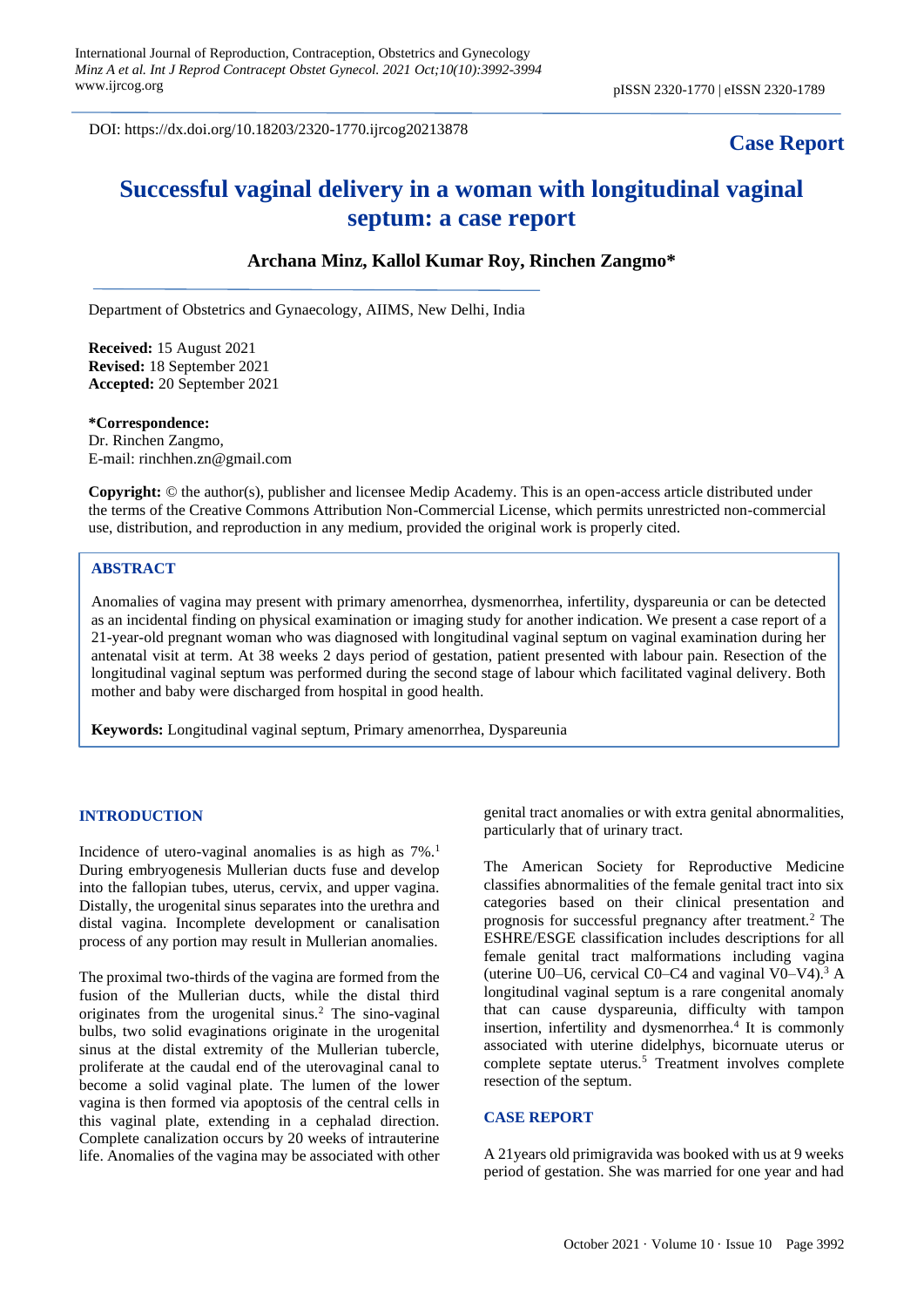history of dyspareunia which was not evaluated before pregnancy. Present pregnancy was spontaneous conception, and her antenatal period was uneventful. Diagnosis of longitudinal vaginal septum was made during her antenatal visit at term, when digital vaginal examination was done to assess pelvic adequacy. Fetal growth was appropriate for gestational age on clinical examination and ultrasonography.



**Figure 1: Longitudinal vaginal septum during second stage of labour.**



**Figure 2: Intrapartum resection of the septum.**



**Figure 3: Resected ends of the septum after delivery of baby.**

Patient was admitted at 38 weeks 2 days period of gestation with labour pains. Physical examination was unremarkable Fundal height corresponded to the gestational age. Uterine contour was ovoid. Regular and frequent contractions were noted, Intermittent fetal heart rate monitoring was done using Cardiotocography. On vaginal examination 5cm longitudinal vaginal septum with 3cm thickness was noted in lower vagina just above the introitus extending from anterior to posterior vaginal wall. Cervix was 3cm dilated, 30-40% effaced, membrane present and vertex at -3 station. Labour progressed satisfactorily without oxytocin augmentation and second stage of labour occurred after 7 hours of onset of labour. Patient was shifted to the delivery table when the fetal head was visible at the perineum. After painting the perineal parts, longitudinal vaginal septum was clamped with two Kelly's clamp avoiding urethra anteriorly and rectum posteriorly and resected in between allowing delivery of a male baby weighing 2955gm with Apgar score of 9/9 with no apparent congenital malformation. Episiotomy was given. After expulsion of placenta and membranes, the resected ends of the septum were sutured with no.1-0 vicryl and episiotomy repaired in layers. Both mother and baby were discharged in stable condition 48 hours after delivery. Patient was clinically examined 8weeks postpartum which revealed healed septum. Dyspareunia was also relieved.

# **DISCUSSION**

Development of female genital tract is a complex process involving a series of events and failure of any one of these processes results in congenital anomaly. Anomalies of vagina may interfere with menstruation, sexual activity, fertility, or childbirth. These typically present after puberty. Some may be asymptomatic. Imaging of the upper reproductive tract to determine associated uterine didelphys, bicornuate or septate uterus can be accomplished with two dimensional or three-dimensional ultrasound or MRI.<sup>6</sup> Longitudinal vaginal septum may be present in 75% cases of uterine didelphys.<sup>7</sup> Obstetrical outcome in such cases includes miscarriages, preterm labour, malpresentations and fetal growth restriction. A study reported spontaneous abortion rate of 32.2%, a preterm birth rate of 28.3%, a term delivery rate of 36.2%, and a live birth rate of 55.9%.<sup>8</sup> In a study the incidence of caesarean section in patients with uterine didelphys was reported to be 82%.<sup>9</sup> Although, there are high chances of dystocia and obstructed labour, vaginal deliveries have been attempted and reported.<sup>10</sup> Vaginal delivery is not contraindicated in uterine didelphys with longitudinal vaginal septum and the decision regarding mode of delivery should be individualized.

On physical examination longitudinal vaginal septum is visualised as fibrous structure dividing the vagina in half. It can involve entire or part of the vagina. In 15–20% of cases septum is located posteriorly and in approximately 46% it is located anteriorly in the vagina.<sup>11</sup> The most common symptom associated with longitudinal vaginal septum is dyspareunia. In asymptomatic women with longitudinal vaginal septum, surgery may not be required but may facilitate vaginal delivery. Treatment involves complete resection of the septum with extreme care to avoid compromise bladder, urethra and rectum which can be tented towards the septum. Additionally, care should be taken to avoid injuring the cervix or cervices. The vaginal septum typically is clamped and transected and the mucosa